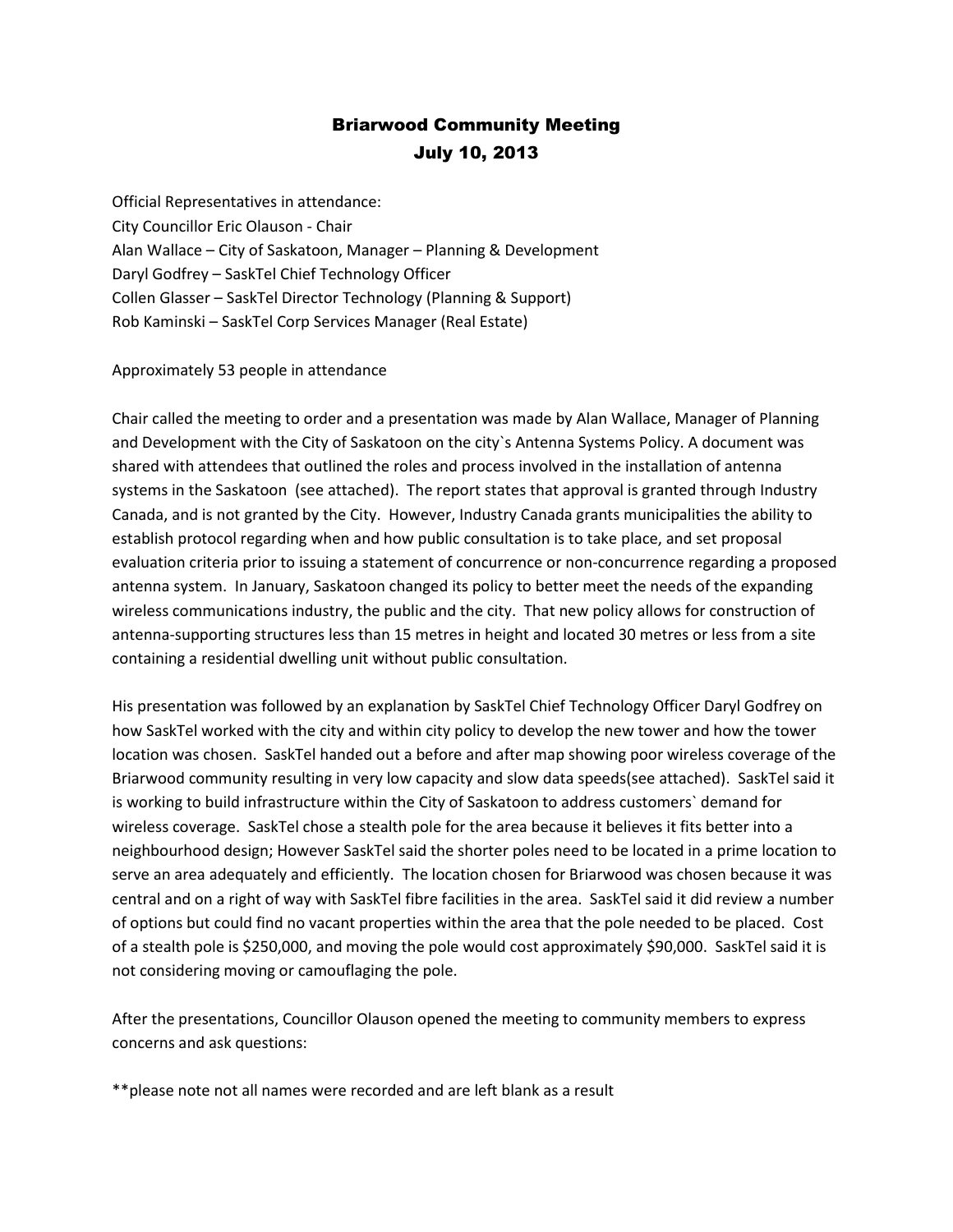| Jennifer Deppeler         | Why was there no consultation?<br>$\bullet$                                                                |
|---------------------------|------------------------------------------------------------------------------------------------------------|
|                           | Quoted and read from, Industry Canada Public Consultation policy.                                          |
|                           | Why was this policy not followed?<br>$\bullet$                                                             |
| Ted Llewellyn             | Tower looks like something from Siberia. Looks like a missile or a relic from the Cold War.<br>$\bullet$   |
|                           | SaskTel not interested in Consultation process.<br>٠                                                       |
|                           | Why locate in a Park? It is just wrong! Why was no common sense used in picking site?<br>$\bullet$         |
| John Thompson             | Introduced himself as a Dundonald Resident, and said Dundonald had a cell tower installed 10<br>٠          |
|                           | years ago by Mircocell. Microcell paid the Dundonald Community Assoc for the installation of               |
|                           | a flag pole. Rogers took over and added to that tower without consulting community.                        |
|                           | Council passed this consultation policy in January 2013 with no discussion with Community.<br>٠            |
|                           | This was poorly handled by Council. Poorly picked location by SaskTel<br>٠                                 |
|                           | Why were there no other places to put it? SaskTel was avoiding consultation. Concerns<br>$\bullet$         |
|                           | expressed about the poor placement view and the kids play area.                                            |
| James Leir                | No dispute re: cell and poor cell coverage, but location picked (park area) was bad for the<br>$\bullet$   |
|                           | area.                                                                                                      |
|                           | Expressed preference for a 35m near the Briarwood Community Center building area away<br>$\bullet$         |
|                           | from lake area.                                                                                            |
|                           | Is there any chance of relocating it to another spot in area?<br>$\bullet$                                 |
| Yvonne                    | Funny to call it a stealth tower; there is nothing stealth about it.<br>$\bullet$                          |
|                           | Unsightly; it just looks bad.<br>٠                                                                         |
|                           | Something needs to be done to move it. Dress it up.<br>$\bullet$                                           |
|                           | If there are more towers coming, then this is going to cause more problems. Used example of<br>٠           |
|                           | palm trees in Phoenix. Camouflage it.                                                                      |
|                           | Are there any health concerns?<br>$\bullet$                                                                |
|                           | Is the tower working? problems with coverage issues.<br>$\bullet$                                          |
|                           | Speaker lives in the red area, so why the need for the tower? Why were no other locations<br>٠             |
|                           | checked? SaskTel should have looked for rooftops, collocation or other locations.                          |
|                           | How much modelling was done before site was picked?<br>٠                                                   |
| Jeff Jackson              | Thanks for coming here tonight. We need frankness here in moving the tower.<br>$\bullet$                   |
|                           | SaskTel is planning for 40 more sites in Saskatoon?<br>$\bullet$                                           |
|                           | nothing short of moving it is acceptable                                                                   |
| Kristine                  | make consultations mandatory for all tower locations<br>٠                                                  |
|                           | Coverage for this area should have been located along 8 <sup>th</sup> street & Briargate Road<br>$\bullet$ |
| <b>Warren Davis</b>       | Has been a loyal SaskTel customer for over 40 years.<br>٠                                                  |
|                           | Tower needs to be moved.<br>٠                                                                              |
|                           | A Government phone company should represent the people the taxpayers of this province.<br>٠                |
|                           | How many more towers for the Briarwood area?                                                               |
|                           | Suggested it is time to privatize SaskTel<br>٠                                                             |
| Perry                     | New resident<br>$\bullet$                                                                                  |
|                           | Beautiful community, no schools, no malls, stores, and beautiful park area<br>٠                            |
|                           | No need for a tower in the beautiful neighborhood.<br>٠                                                    |
|                           | City needs to take a greater role on this<br>٠                                                             |
| <b>Councillor Olauson</b> | re-stated that the tower policy was followed<br>$\bullet$                                                  |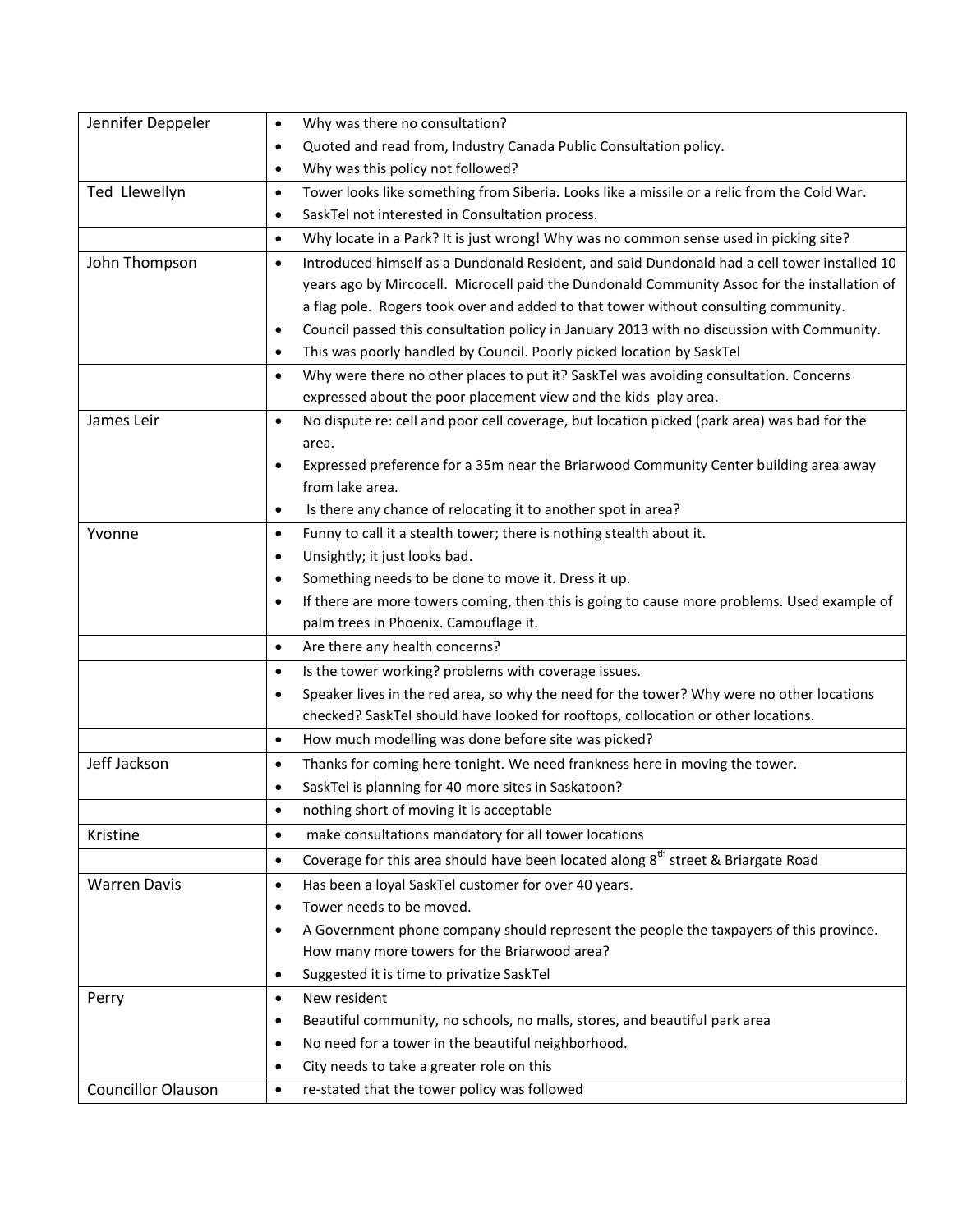| addressed the meeting | He said consulting on every project slows down the process, costs money and in the end the<br>$\bullet$                 |
|-----------------------|-------------------------------------------------------------------------------------------------------------------------|
|                       | tower might not go ahead, which would not be good for the City                                                          |
|                       | He said he would like to see this policy amended to include more consultations. More robust<br>$\bullet$                |
|                       | consult is maybe required by the City?                                                                                  |
|                       | My house just went down in value by \$150,000 with this tower going up<br>$\bullet$                                     |
| Jennifer Deppeler     | Asked for screening done to tower location with trees and shrubs.<br>$\bullet$                                          |
|                       | Questions about environmental assessment. Questions on geese flying into the tower.<br>٠                                |
|                       | Suggested contacting Environmental agencies and the Wildlife Federation                                                 |
|                       | Safety issue on right of way; Someone will hit the pole. It will not move like a light pole<br>$\bullet$                |
| John Thompson         | Industry Canada regulates the towers.<br>$\bullet$                                                                      |
|                       | Will we be adding to the overall height in future? Rogers added to the Dundonald pole with<br>$\bullet$                 |
|                       | no Community approval. More screening required. Why did we not negotiate with Rogers?                                   |
|                       | Nothing is going to happen here based on past experiences in Dundonald with Rogers.                                     |
|                       | There are 1800 area residents at \$150 per month; that is \$270,000 in lost services by<br>$\bullet$                    |
|                       | cancelling your Max, phone, cells, and internet. SaskTel should add this up first and move the                          |
|                       | tower it will be cheaper                                                                                                |
|                       | City needs to assign lots for cell towers in new subdivisions before area is built. City needs to<br>$\bullet$          |
|                       | address this as we bought lots here then the tower comes in afterwards.                                                 |
|                       | My taxes are \$12,500 that is paid to the City. This is one of the highest taxed areas of the City.<br>$\bullet$        |
|                       | Maybe my taxes should now go down?                                                                                      |
| Alan Wallace,         | Addressed the Existing Consultation Policy details. In summary, consultation for a pole less than                       |
| City of Saskatoon     | 15m is only required where the pole is less than 30m from a residential property. In this case, no                      |
|                       | consultation was required.                                                                                              |
|                       | On a go forward basis, the City needs more consultations. City does not have regulating<br>$\bullet$                    |
|                       | authority. City should send a letter to Minister of SaskTel requesting more consultation.                               |
|                       | Request for SaskTel to communicate to Briarwood on remedies for this location<br>$\bullet$                              |
| Chad                  | Community not consulted at all. There is room for improvement in the City policy regarding<br>$\bullet$                 |
|                       | consultations                                                                                                           |
|                       | Tower should be located on the Golf course<br>٠<br>Site location was decision is based on cost and ease of installation |
|                       | $\bullet$<br>Right of Way is owned by whom? No lease for this land area?<br>$\bullet$                                   |
|                       | Wallace Construction had an issue and resulted in SaskTel is paying good lease rate so there                            |
|                       | can be positive outcomes                                                                                                |
| Alan Wallace          | Suggested the City's consultation policy could be amended to require consultation where<br>$\bullet$                    |
| City of Saskatoon     | poles are either in parks or close to parks.                                                                            |
|                       | This change would require City Council approval.<br>$\bullet$                                                           |
|                       | This option will be provided to the City's Planning and Operations Committee as early as<br>٠                           |
|                       | August 13 <sup>th</sup>                                                                                                 |
|                       | Added that additional processes like this add time and cost for business, but are sometimes                             |
|                       | necessary                                                                                                               |
|                       | Services close by is an excuse, SaskTel should be a good neighbor and take it down. SaskTel<br>$\bullet$                |
|                       | steamed rolled over the Community.                                                                                      |
|                       | Community needs to deal with the City and SaskTel to help resolve this. Community must<br>$\bullet$                     |
|                       | explore options and go to the wall with this. Everyone should lobby SaskTel, Provincial Govt,                           |
|                       | etc                                                                                                                     |